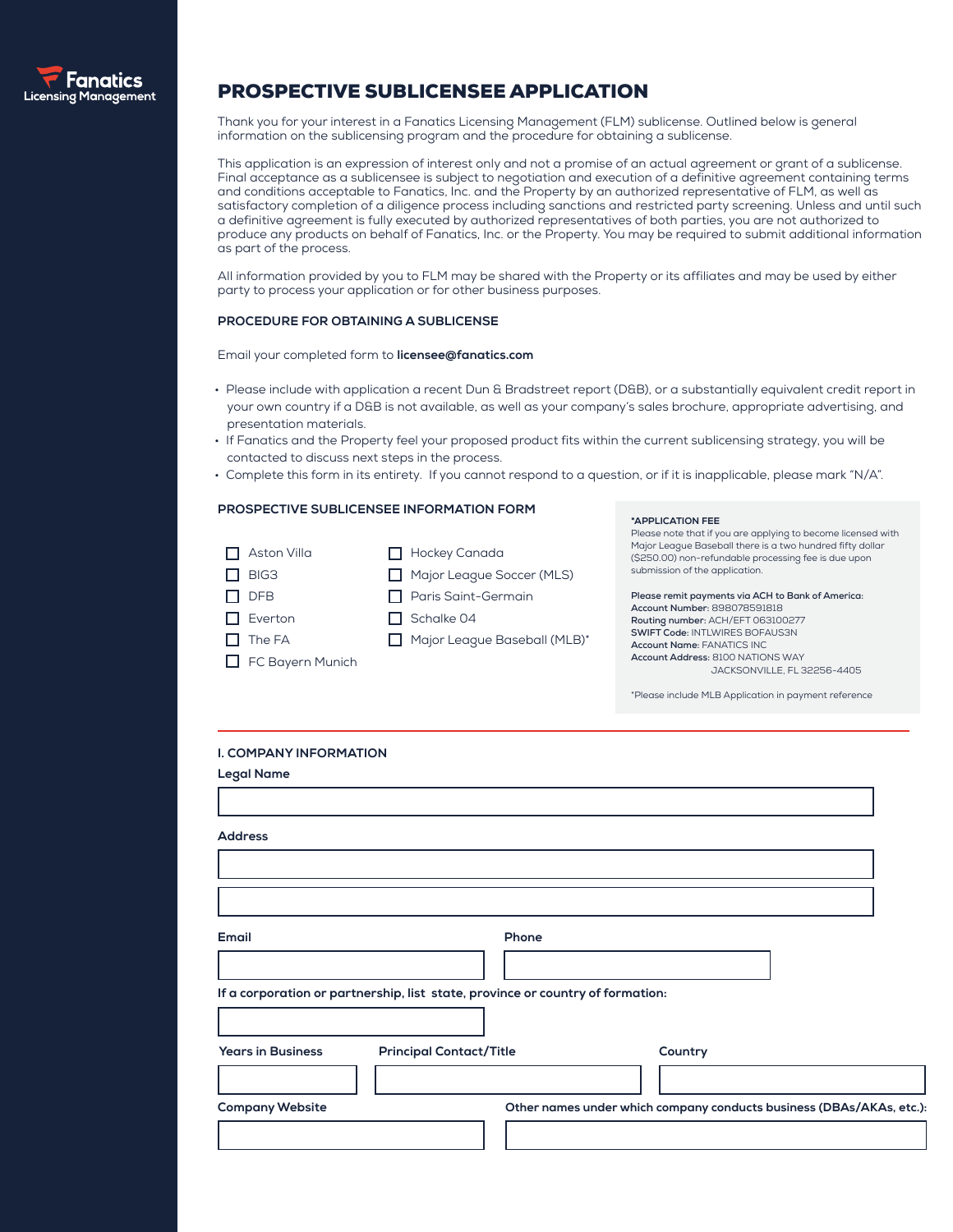

#### **II. PRINCIPAL OFFICERS**

| President                 | <b>Vice President</b>     |
|---------------------------|---------------------------|
|                           |                           |
| <b>Vice President</b>     | <b>Marketing Director</b> |
|                           |                           |
| <b>Licensing Director</b> | <b>Finance Director</b>   |
|                           |                           |
|                           |                           |

#### **III. COMPANY BACKGROUND**

Please provide a detailed overview and/or any background information on your company that would be helpful for general knowledge

#### **IV. LICENSING EXPERIENCE**

Does your company sell and market products under other licensing contracts? If yes, specify other top licenses below.

#### **PROPERTY #1**

| <b>Property Name</b> | <b>Address</b>               |
|----------------------|------------------------------|
|                      |                              |
| <b>Address</b>       | <b>Years Licensed</b>        |
|                      |                              |
| <b>Key Contact</b>   | <b>Key Contact Email</b>     |
|                      |                              |
| <b>Key Products</b>  | <b>Distribution Channels</b> |
|                      |                              |
|                      |                              |
| <b>PROPERTY#2</b>    |                              |
| <b>Property Name</b> | <b>Address</b>               |
|                      |                              |
| <b>Address</b>       | <b>Years Licensed</b>        |
|                      |                              |
| <b>Key Contact</b>   | <b>Key Contact Email</b>     |
|                      |                              |
| <b>Key Products</b>  | <b>Distribution Channels</b> |
|                      |                              |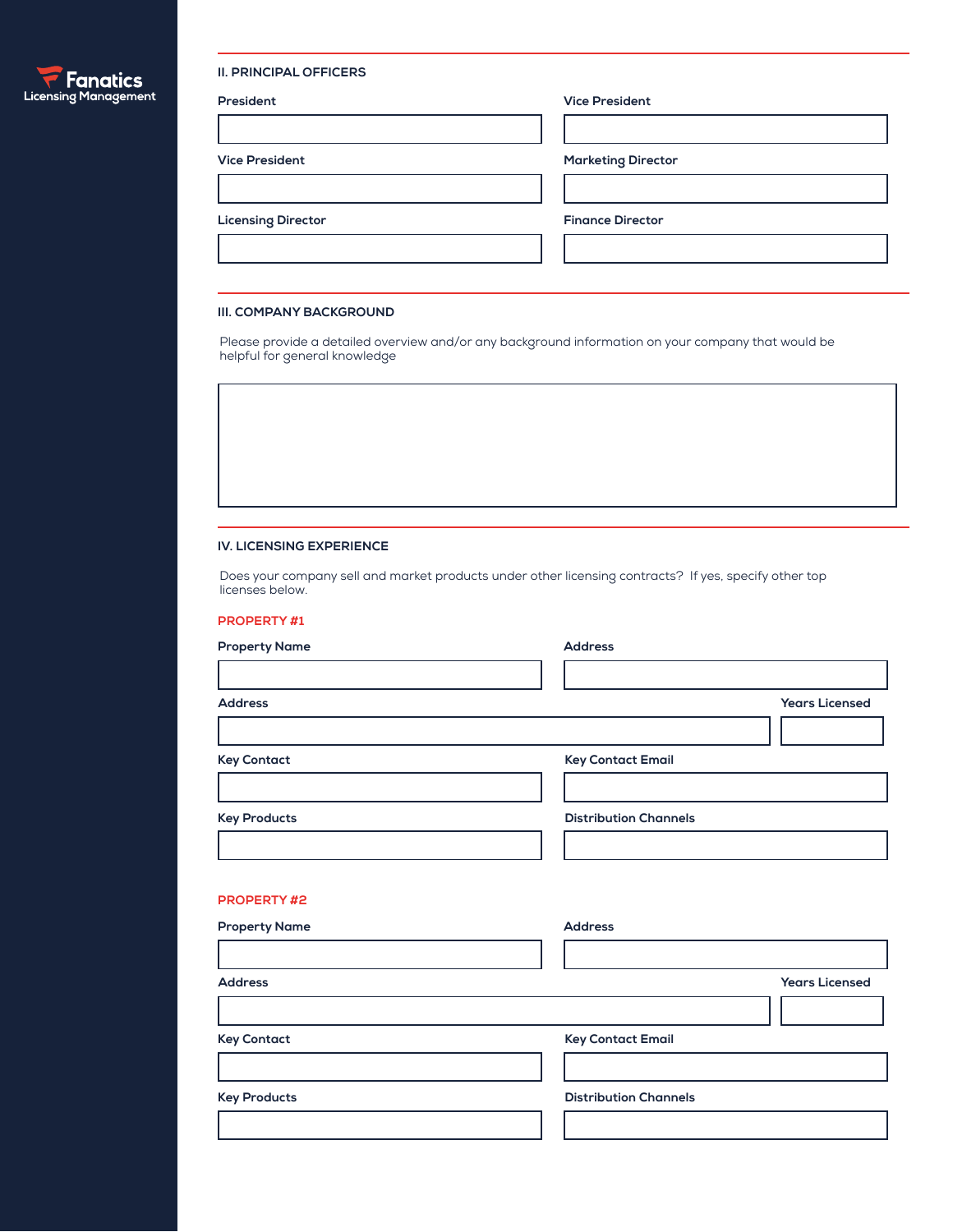## **PROPERTY #3**

| <b>Property Name</b>   | <b>Address</b>               |
|------------------------|------------------------------|
|                        |                              |
| <b>Address</b>         | <b>Years Licensed</b>        |
|                        |                              |
| <b>Key Contact</b>     | <b>Key Contact Email</b>     |
|                        |                              |
| <b>Key Products</b>    | <b>Distribution Channels</b> |
|                        |                              |
|                        |                              |
| V. PRODUCT INFORMATION |                              |

Please provide 1-2 photos of each requested product via product catalogue or separate document with the items numbered according to their submission.

Product Name: Wholesale price and MSRP (or price range):

Description of the product:  $\blacksquare$ 

**\* For MLB, MLS, BIG3 or Hockey Canada licenses, please submit a sample/prototype of each product to:**

1440 Dutch Valley Place NE, Suite 101 Atlanta, GA 30324

**\*For European licenses, please submit a sample/prototype of each product to:**

#### **Fanatics**

Attn: Fanatics Licensing Management

| Attn: Younes Layati               |
|-----------------------------------|
| c/o Fanatics Licensing Management |
| 53 avenue Emile Zola              |
| 92100 Boulogne-Billancourt        |
| Erance                            |

**SAMPLES WILL NOT BE RETURNED**

### **VI. SALES & DISTRIBUTION INFORMATION**

Your company's sales for the previous year (all products):

Your company's projected sales for this year (all products): Sales force description

Sales force description<br>(indicate number of people):

Annual Sales Projections for the Property's Licensed Products:

## **Mass Market**

| YEAR 1                  | YEAR <sub>2</sub> | YEAR 3            | <b>TOTAL</b> |  |  |
|-------------------------|-------------------|-------------------|--------------|--|--|
|                         |                   |                   |              |  |  |
|                         |                   |                   |              |  |  |
| Mid-Tier                |                   |                   |              |  |  |
| YEAR1                   | YEAR <sub>2</sub> | YEAR <sub>3</sub> | <b>TOTAL</b> |  |  |
|                         |                   |                   |              |  |  |
|                         |                   |                   |              |  |  |
| <b>Sports Specialty</b> |                   |                   |              |  |  |
| YEAR1                   | YEAR <sub>2</sub> | YEAR <sub>3</sub> | <b>TOTAL</b> |  |  |
|                         |                   |                   |              |  |  |
|                         |                   |                   |              |  |  |

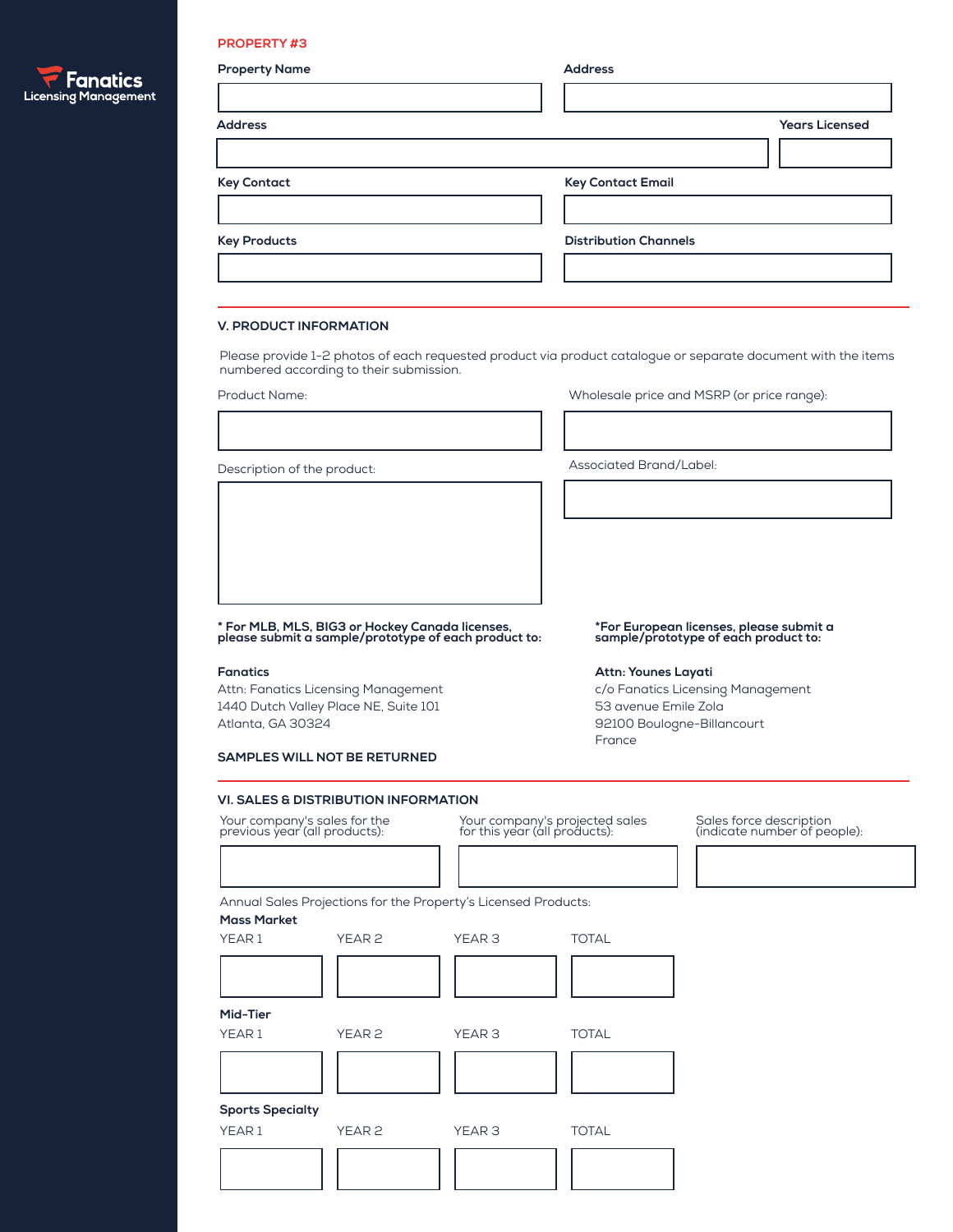|                             | $\blacksquare$ Fanatics |  |  |
|-----------------------------|-------------------------|--|--|
| <b>Licensing Management</b> |                         |  |  |

| <b>Sporting Goods</b>                                                                                         |                                        |              |                                                 |
|---------------------------------------------------------------------------------------------------------------|----------------------------------------|--------------|-------------------------------------------------|
| YEAR 1<br>YEAR <sub>2</sub>                                                                                   | YEAR 3                                 | <b>TOTAL</b> |                                                 |
|                                                                                                               |                                        |              |                                                 |
|                                                                                                               |                                        |              |                                                 |
| <b>Internet Retailer</b>                                                                                      |                                        |              |                                                 |
| YEAR1<br>YEAR <sub>2</sub>                                                                                    | YEAR <sub>3</sub>                      | <b>TOTAL</b> |                                                 |
|                                                                                                               |                                        |              |                                                 |
|                                                                                                               |                                        |              |                                                 |
| <b>Direct to Consumer</b>                                                                                     |                                        |              |                                                 |
| YEAR 1<br>YEAR <sub>2</sub>                                                                                   | YEAR <sub>3</sub>                      | <b>TOTAL</b> |                                                 |
|                                                                                                               |                                        |              |                                                 |
|                                                                                                               |                                        |              |                                                 |
| <b>Official Store (league/club)</b>                                                                           |                                        |              |                                                 |
| YEAR1<br>YEAR <sub>2</sub>                                                                                    | YEAR <sub>3</sub>                      | <b>TOTAL</b> |                                                 |
|                                                                                                               |                                        |              |                                                 |
|                                                                                                               |                                        |              |                                                 |
| Other                                                                                                         |                                        |              |                                                 |
| YEAR <sub>1</sub><br>YEAR <sub>2</sub>                                                                        | YEAR <sub>3</sub>                      | <b>TOTAL</b> |                                                 |
|                                                                                                               |                                        |              |                                                 |
|                                                                                                               |                                        |              |                                                 |
| Channels of distribution in which your current line has a significant presence (please check all that apply). |                                        |              |                                                 |
| <b>Airport Gift Shops</b>                                                                                     | Fundraising                            |              | Restaurants/Bars                                |
| <b>Amusement Park Gift Stores</b>                                                                             | <b>Furniture Stores</b>                |              | Retailers' Websites                             |
| Arts & Crafts Stores                                                                                          | <b>Gift Stores</b><br>. .              |              | <b>Soccer Specialty Stores</b>                  |
| <b>Athletic Footwear Stores</b>                                                                               | <b>Gourmet Food Specialty Stores</b>   | $\mathbf{L}$ | Souvenir Stores                                 |
| Automotive/Carwash Stores                                                                                     | <b>Greeting Card Stores</b><br>LΙ      | ΙI           | <b>Specialty Apparel Stores</b>                 |
| <b>Baby Stores</b>                                                                                            | <b>Grocery Stores</b>                  | I I          | <b>Sporting Goods Stores</b>                    |
| <b>Beauty Supply Stores</b>                                                                                   | Hobby and Model Stores                 |              | <b>Sports Specialty Stores</b>                  |
| Beverage/Liquor Stores                                                                                        | Home Improvement Stores                | H            | Sports Stadium Retailers                        |
| <b>Boutique Apparel Stores</b>                                                                                | <b>Home Specialty Stores</b>           |              | <b>Stationary Stores</b>                        |
| Candy/Confectionary Stores                                                                                    | <b>Internet Retailers</b>              |              | <b>Street Vendors</b>                           |
| Chain Book Stores                                                                                             | Jewelry Stores                         |              | Sublicensee Own Retail (DTC)                    |
| <b>Coffee Specialty Stores</b>                                                                                | Kiosks                                 |              | Swap Meets/Flea Markets                         |
| College/University Stores                                                                                     | Luggage Stores                         |              | Television Home Shopping                        |
| Comic Book Stores                                                                                             | Mass Retailers                         |              | <b>Toy Stores</b>                               |
| <b>Commercial Facilities</b>                                                                                  | Mid-Tier Department Stores             |              | Upstairs (High-End) Department<br><b>Stores</b> |
| <b>Computer and Electronic Stores</b>                                                                         | <b>Military Stores</b><br>$\mathbf{I}$ |              |                                                 |
|                                                                                                               |                                        |              | <b>Vending Machines</b>                         |
| Convenience Stores                                                                                            | Music/Video Stores                     |              | Wall Décor Stores                               |
| <b>Direct Response Solicitation</b>                                                                           | <b>Off-Price Department Stores</b>     | l 1          | Warehouse Club                                  |
| <b>Discount Value Stores</b>                                                                                  | <b>Office Specialty Stores</b>         |              | Other                                           |
| Drug Stores<br><b>Fashion Accessory Stores</b>                                                                | <b>Party Stores</b><br>Pet Stores      |              |                                                 |

**List all retail accounts to which you intend to sell the product if a sublicense is granted.**

**Drop Ship Capabilities? Lead Times?**